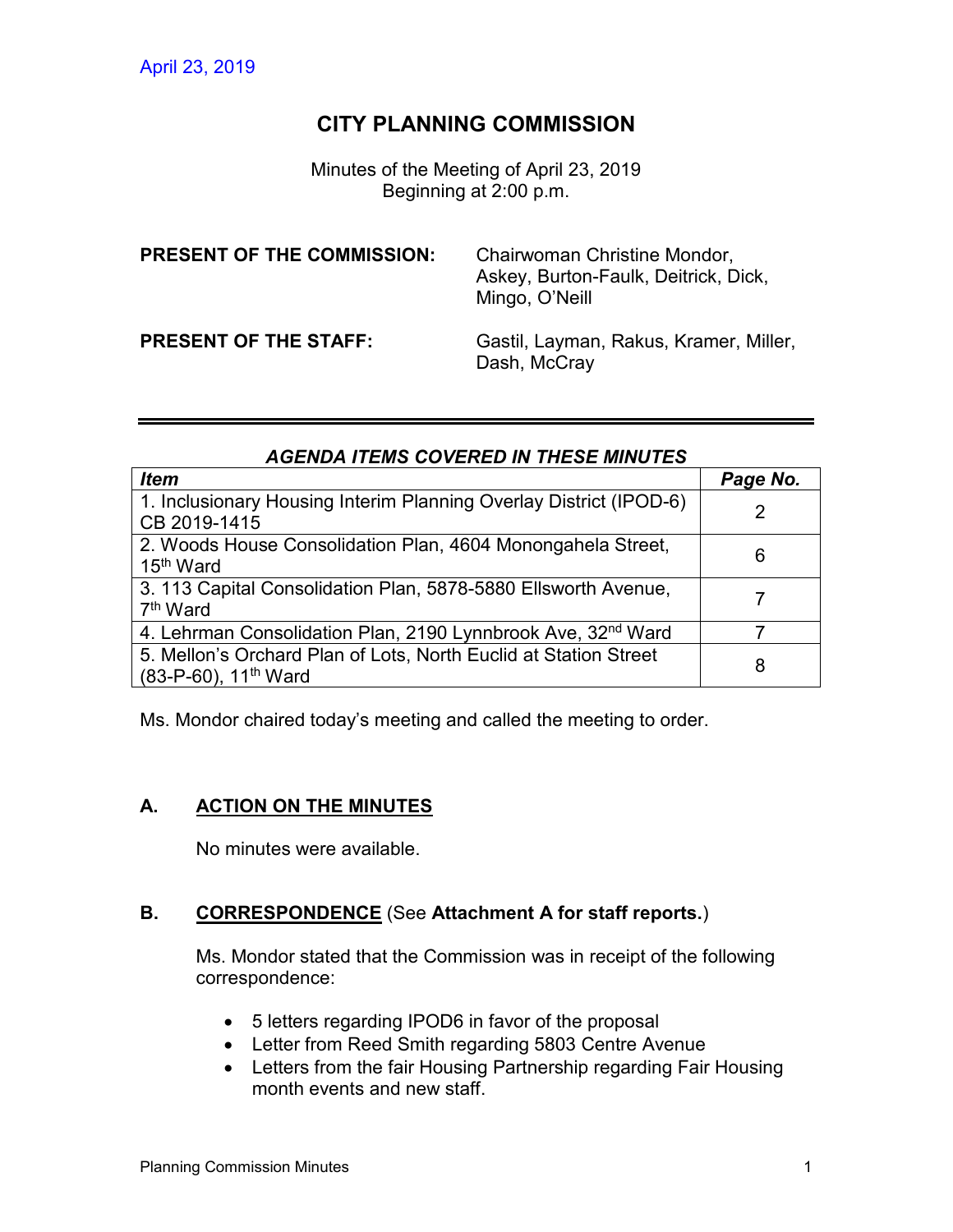• She also included in the correspondence the listing of the inclusionary zoning response forms—on April  $9<sup>th</sup>$  they were in receipt of 106 in favor and 142 against, on April  $17<sup>th</sup>$  they were in receipt of 54 in favor and 50 against, and on April 23<sup>rd</sup> they were in receipt of 25 in favor and 3 against.

### **C. DEVELOPMENT REVIEWS** (See **Attachment C** for staff reports.)

1. Hearing and Action: Inclusionary Housing Interim Planning Overlay District (IPOD-6) CB 2019-1415.

Mr. Gastil introduces the item to be presented by Mr. Andrew Dash and Mr. Andrew McCray. He thanks the members of the public present and states that the Commission will be taking public testimony. He invites the sponsor of the initiative, Councilwoman Deborah Gross, to speak.

Ms. Gross gives some history of the initiative and the issues faced by the neighborhood of Lawrenceville that necessitated it.

Mr. Dash and Mr. McCray made a presentation in accord with the attached staff report and recommended approval of the proposal.

The Chairwoman called for comments from the Public.

Ms. Helen Gerhardt representing Just Harvest she expresses their support for the proposal.

Ms. Nancy Gifford spoke in support of the proposal.

Ms. Rebecca spoke in support of the proposal.

Ms. Gail Schwartz representing the Housing Alliance; she expresses their support for the proposal.

Mr. Brian Schreiber spoke in support of the idea but expressed some reservations on the proposal.

Ms. Joanna Deming executive director of Fineview and Perry Hilltop Citizens council and expresses their support for the proposal.

Mr. Jesse Perkins spoke in support of the proposal.

Ms. Rhonda Gaithers spoke is in support of the proposal.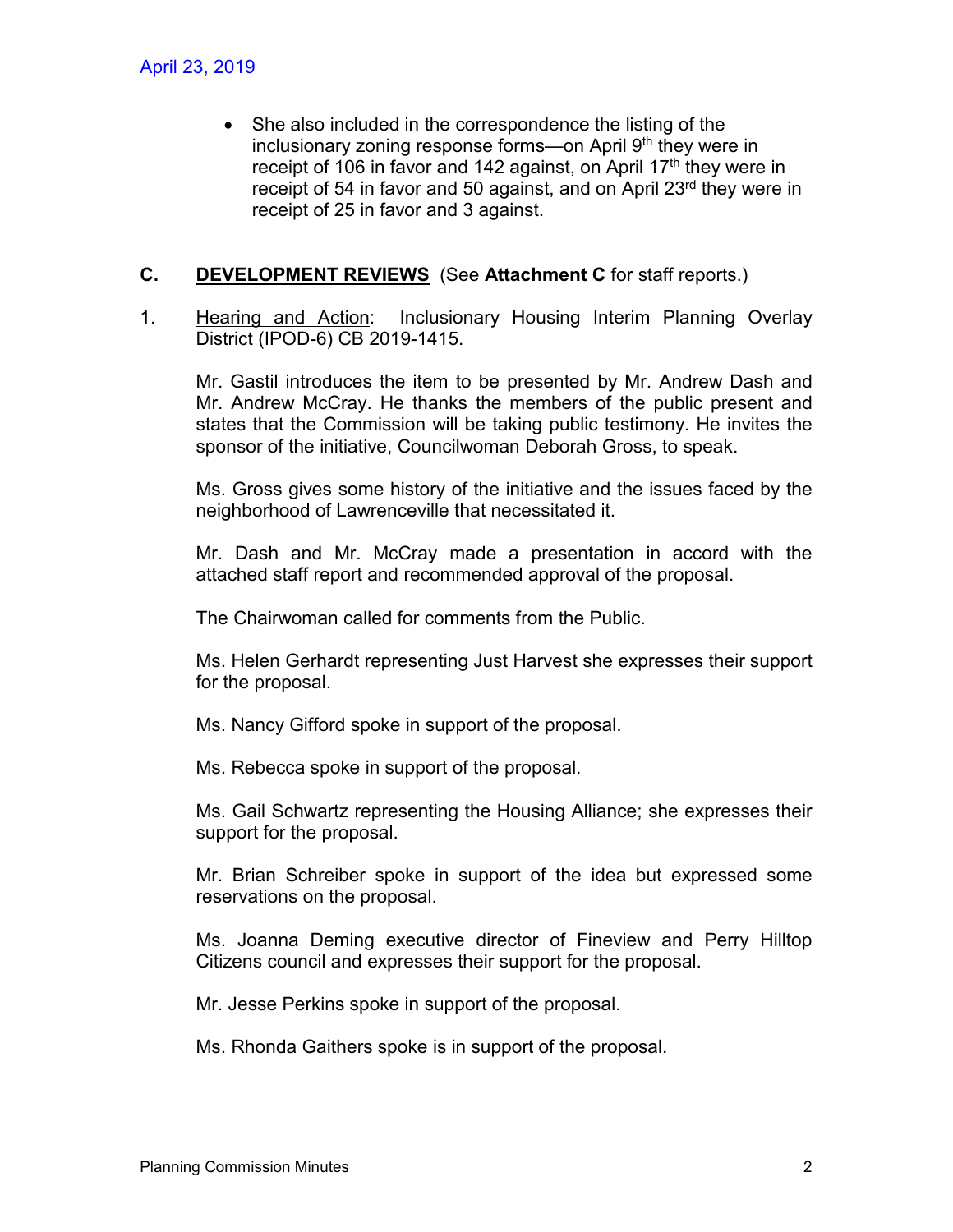Ms. Celeste Scott of Pittsburgh United; expresses their support for the proposal.

Ms. Ronelle Guy spoke in support of the proposal although she states it does not go far enough.

Mr. Bob Danewood representing Regional Housing Legal Services; expresses their support for the proposal.

Mr. Mark Masterson spoke in support for the proposal.

Ms. Beth Reiners representing Lawrenceville Stakeholders; expresses their support for the project as well as her own.

Mr. Kyle Webster representing Action Housing; expresses their support for the proposal as well as his own.

Ms. Caroline Brickman spoke in support of the proposal.

State Representative Sara Innamorato expressed support personally and in her professional capacity for the proposal.

Mr. Dave Bringan of Lawrenceville United expresses their support for the proposal.

Ms. Laurie Bonnet spoke in support of the proposal.

Mr. Dan Cubus spoke in support of the proposal.

Ms. Holly Koenig spoke in support of the proposal.

Ms. Nicki Penberg spoke in support of the proposal although she states it does not go far enough.

Mr. Brandon Mendoza Executive Director of NAIOP stated that they are undecided on the proposal and speaks about the reasons.

Ms. Jackie Smith representing Human Rights City Alliance; provided documents on the right to housing and expresses their support for the proposal.

Ms. Hayley Ranck stated that she is in support of the proposal although she believes it should be implemented citywide.

Mr. Don Kaylor spoke in support of the proposal.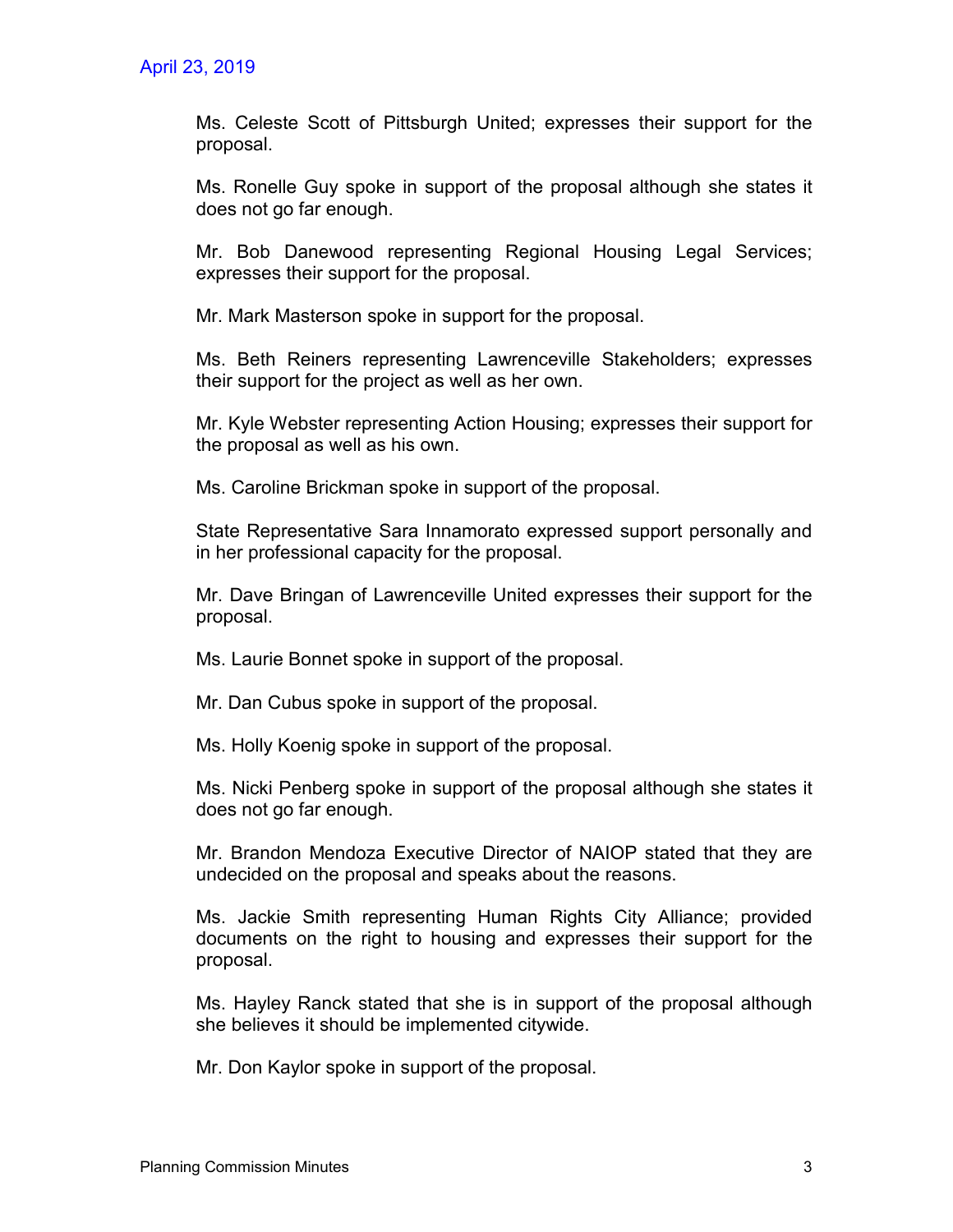Ms. Rebecca Altes spoke in support of the proposal.

Ms. Dawn Plumber with the Food Policy Council expressed her personal and professional support for the proposal.

Ms. Jenna Date expressed her support for the proposal.

Ms. Christina Howe representing Bloomfield expressed their support for the proposal.

Ms. Marlene Benes spoke in support of the proposal.

Mr. Chris Sandvig representing PCRG; expressed their support of the proposal as well as his personal support.

Ms. Lauren DeDomenic a resident and hospital coordinator for the Northside Leadership Conference. She expresses her support for the proposal.

Mr. Matthew Galluzzo representing Lawrenceville Corporation addressed some concerns brought up during the briefing and expresses their support for the proposal.

Ms. Carol Hardiman representing the Hill District Consensus Group she expresses her support for the proposal.

Mr. Daryl Kinsel representing Lawrenceville United; he speaks about their process with the initiative and expresses support for the proposal.

Mr. Brian McGee representing PUMP expressed their support of the proposal.

Mr. Corey Ricci of Lawrenceville United and he expresses his support for the proposal.

Mr. Jarrett Crowl representing the Oakland Planning and Development Corporation expressed their support for the proposal.

Mr. Chuck Urby stated he is against the proposal.

Mr. Ed Nusser representing City of Bridges Land Trust expressed their support of the proposal.

Mr. Swain Uber spoke for Ms. Judy who was not able to stay. He expressed her support for the proposal.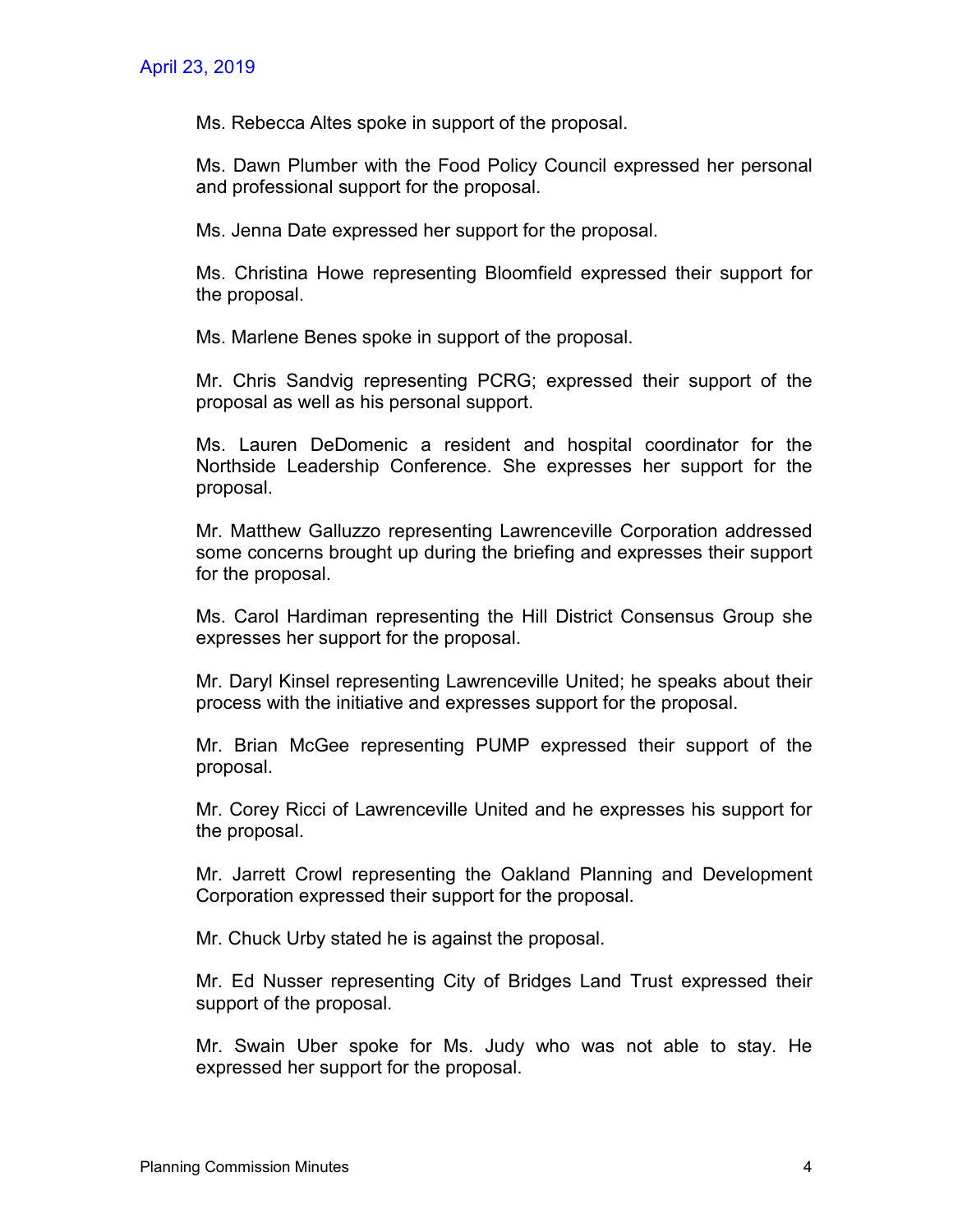Ms. Danielle Graham-Robinson spoke in support of the proposal personally and professionally.

Ms. Alethea Sims with the COR of East Liberty spoke in support of the proposal.

There being no more comments from the Public, the Chairwoman called for questions and comments from the Commissioners.

Ms. O'Neill thanks everyone for their comments and discloses that although she lives in Lawrenceville it will not influence her involvement in the discussion and vote. She asks Mr. Dash for clarification of a few points of the proposal.

Mr. Dash speaks to her questions.

The Commission discusses the proposal.

Ms. O'Neill reads the proposed conditions of approval and recommends an additional condition of a cap of five years.

Mr. Layman steps to the podium and advises on the inclusion of the amendments for Council to consider.

The Commission discusses the matter.

Ms. Dietrick thanks the Planning Department for addressing questions and concerns from the briefing. She states that it is a pilot and there will be a lot of learning through the process. She speaks about the great amount of work that has been done by people and organizations and what can happen from here.

Ms. Burton-Faulk echoes Ms. Dietrick's comments and thanks everyone involved.

Ms. Dick states her appreciation of everything that was shared.

Ms. Mondor reflects on the progress that has been made and the steps the Commission and Planning staff need to think about at this point as the 18 month period will go by quickly.

There being no more questions or comments from the Commissioners, the Chairwoman called for the motion.

**MOTION**: That the Planning Commission of the City of Pittsburgh recommends approval to City Council of Zone Change Petition No. 785, to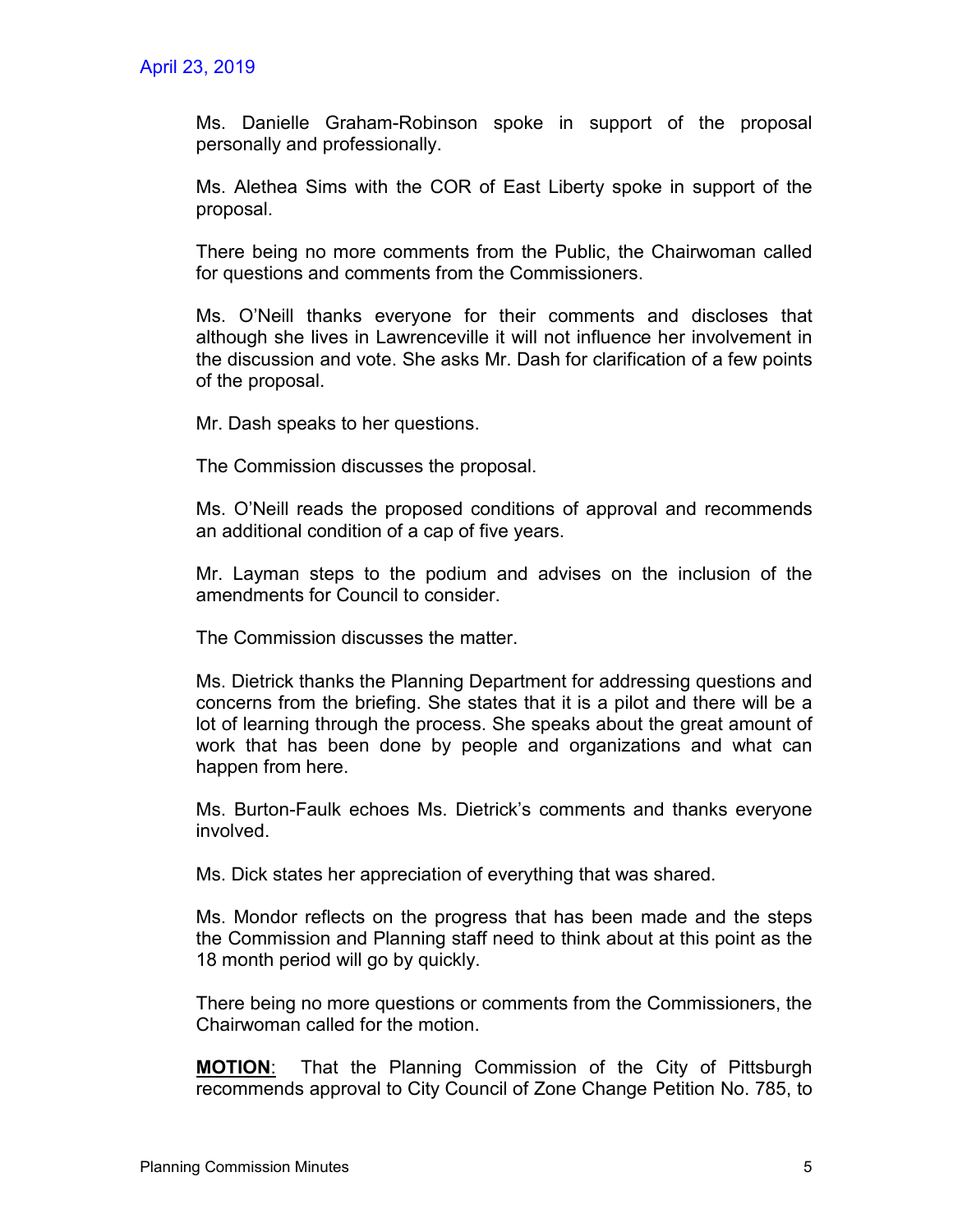rezone Lawrenceville (Lower, Central, and Upper) as an Interim Planning Overlay District, with the following conditions:

- Amendment to the definition of "Administrative Agent" to clarify the DCP is the approval authority for its designation;
- Inclusion of a time limit to the "Substantial Improvement" definition;
- Edits to 907.02.K.7.(b) that ensure that the intent, which is that a development subject to these provisions that chooses to place the Inclusionary Units off-site is required to provide 12% of the total number of units to be developed as Inclusionary Units instead of 10%, is clearly stated in the Code;
- Edits to the Ordinance regarding capitalization and consistency of defined terms;

Planning staff shall be directed to create new overlay zoning line boundaries for IPOD-6 in accordance with the maps attached herein.

| <b>MOVED BY Burton-Faulk;</b> |             | <b>SECONDED BY Dietrick.</b>                        |
|-------------------------------|-------------|-----------------------------------------------------|
| IN FAVOR:                     | O'Neill     | Mondor, Askey, Burton-Faulk, Deitrick, Dick, Mingo, |
| OPPOSED:                      | <b>None</b> | <b>CARRIED</b>                                      |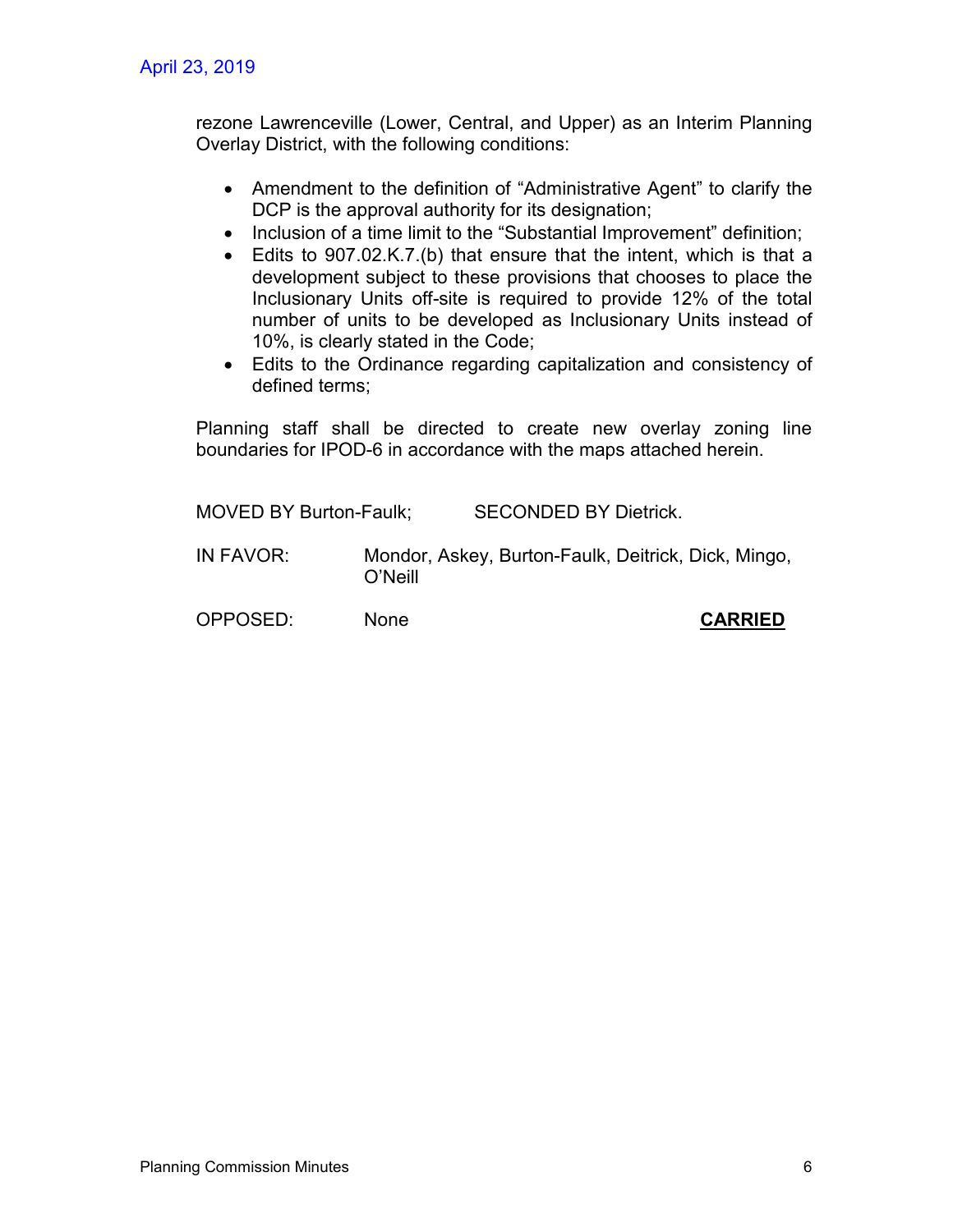### **D. PLAN OF LOTS** (See **Attachment D**.)

2. Woods House Consolidation Plan, 4604 Monongahela Street, 15<sup>th</sup> Ward

Mr. Miller made a presentation in accord with the attached staff report. Director Gastil stated that the subdivision committee had met and recommends approval of the plan. The Chairwoman called for a motion.

**MOTION:** That Woods House Consolidation Plan, 15<sup>th</sup> Ward, City of Pittsburgh, County of Allegheny, received by the Planning Commission on April 23, 2019, be approved and the signatures of the proper officers of the Planning Commission be affixed thereto. (No improvements or monuments needed.)

MOVED BY Dietrick; SECONDED BY Dick.

- IN FAVOR: Mondor, Askey, Burton-Faulk, Deitrick, Dick, Mingo, O'Neill
- OPPOSED: None **CARRIED**

3. 113 Capital LLC Consolidation Plan, 5878-80 Ellsworth Avenue, 7<sup>th</sup> Ward

Mr. Miller made a presentation in accord with the attached staff report. Director Gastil stated that the subdivision committee had met and recommends approval of the plan. The Chairwoman called for a motion.

**MOTION:** That the 113 Capital LLC Consolidation Plan, 7<sup>th</sup> Ward, City of Pittsburgh, County of Allegheny, received by the Planning Commission on April 23, 2019, be approved and the signatures of the proper officers of the Planning Commission be affixed thereto. (No improvements or monuments needed.)

MOVED BY Askey; SECONDED BY Mingo.

- IN FAVOR: Mondor, Askey, Burton-Faulk, Deitrick, Dick, Mingo, O'Neill
- OPPOSED: None **CARRIED**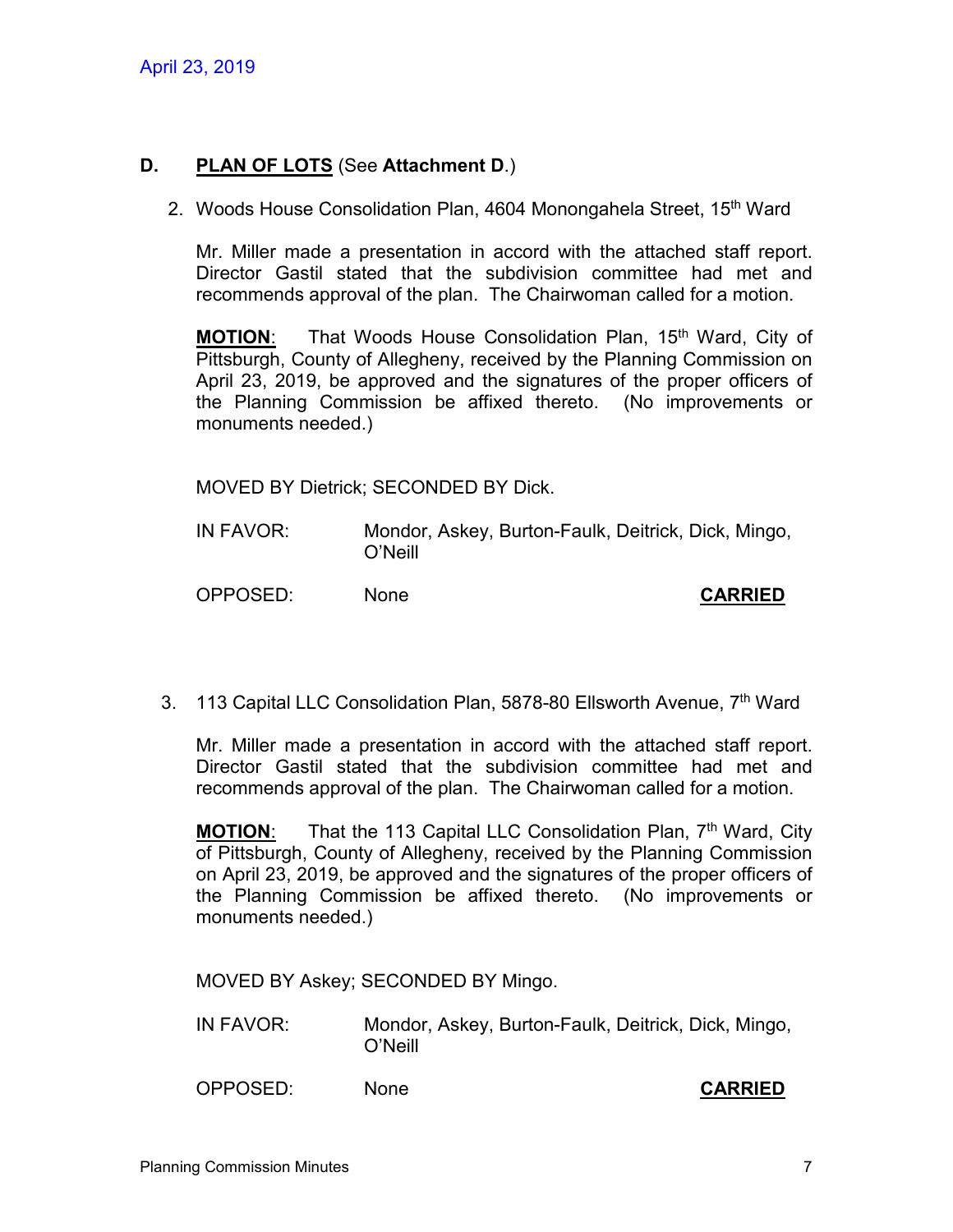4. Lehrman Consolidation Plan, 2190 Lynnbrook Ave, 32<sup>nd</sup> Ward

Mr. Miller made a presentation in accord with the attached staff report. Director Gastil stated that the subdivision committee had met and recommends approval of the plan. The Chairwoman called for a motion.

**MOTION:** That the Lehrman Consolidation Plan, 32<sup>nd</sup> Ward, City of Pittsburgh, County of Allegheny, received by the Planning Commission on April 23, 2019, be approved and the signatures of the proper officers of the Planning Commission be affixed thereto. (No improvements or monuments needed.)

MOVED BY Dietrick; SECONDED BY Burton-Faulk.

IN FAVOR: Mondor, Askey, Burton-Faulk, Deitrick, Dick, Mingo, O'Neill

OPPOSED: None **CARRIED**

5. Mellon's Orchard Plan of Lots, North Euclid at Station Street (83-P-60), 11th Ward

Mr. Miller made a presentation in accord with the attached staff report. Director Gastil stated that the subdivision committee had met and recommends approval of the plan. The Chairwoman called for a motion.

**MOTION:** That the Mellon's Orchard Plan of Lots, 11<sup>th</sup> Ward, City of Pittsburgh, County of Allegheny, received by the Planning Commission on April 23, 2019, be preliminarily approved and scheduled for final review on May 7, 2019.

MOVED BY Dick; SECONDED BY Askey.

- IN FAVOR: Mondor, Askey, Burton-Faulk, Deitrick, Dick, Mingo
- OPPOSED: None
- ABSTAIN: O'Neill **CARRIED**